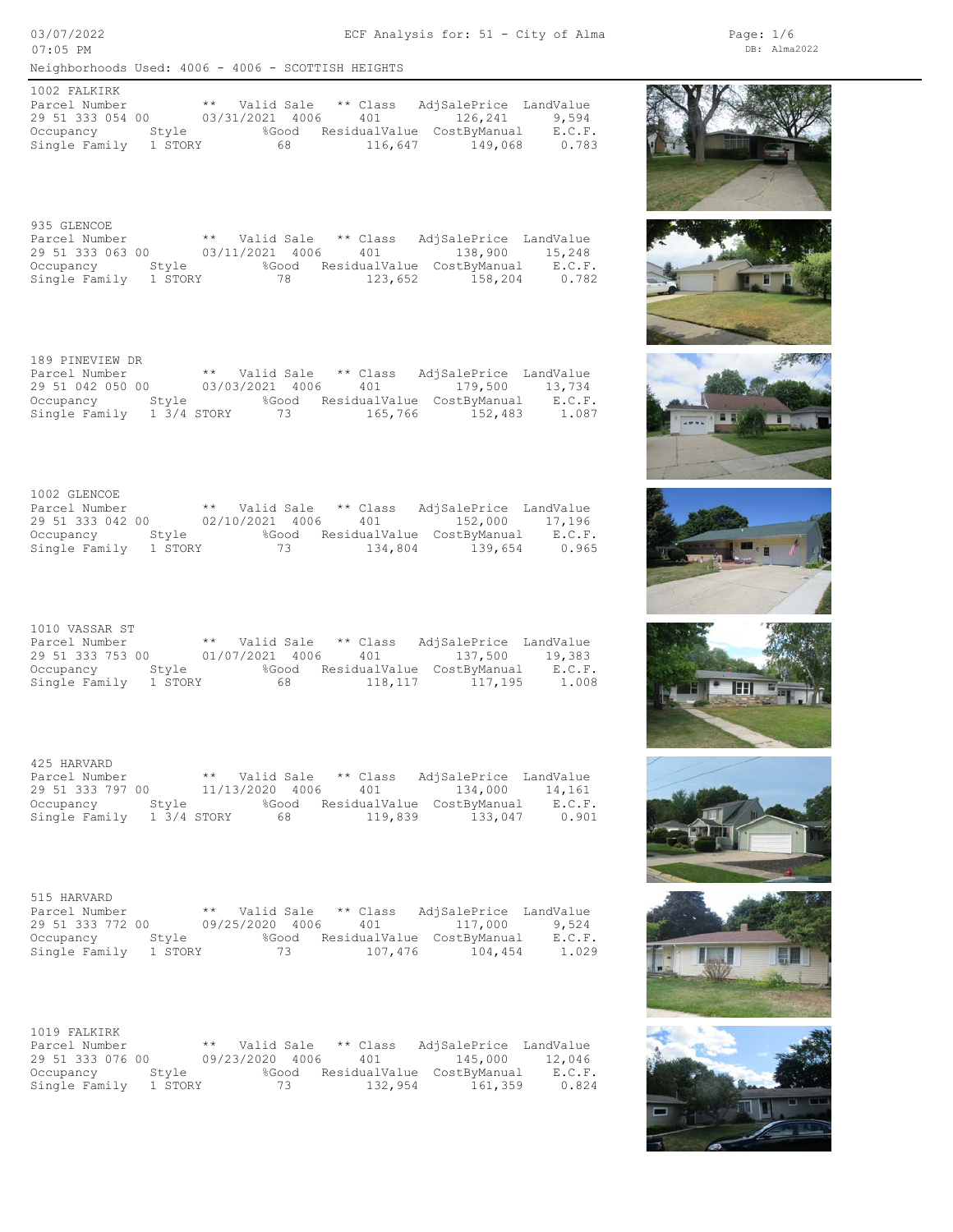03/07/2022 07:05 PM

| 1020 WELLESLEY ST |         |                 |       |    |            |                            |        |
|-------------------|---------|-----------------|-------|----|------------|----------------------------|--------|
| Parcel Number     |         | ** Valid Sale   |       |    | $**$ Class | AdjSalePrice LandValue     |        |
| 29 51 333 766 00  |         | 08/24/2020 4006 |       |    | 401        | 179.900                    | 15,188 |
| Occupancy         | Stvle   |                 | %Good |    |            | ResidualValue CostByManual | E.C.F. |
| Single Family     | 1 STORY |                 |       | 73 | 164,712    | 200,438                    | 0.822  |

| 985 IOWA         |         |                 |       |          |                            |        |
|------------------|---------|-----------------|-------|----------|----------------------------|--------|
| Parcel Number    |         | ** Valid Sale   |       | ** Class | AdjSalePrice LandValue     |        |
| 29 51 333 030 00 |         | 08/13/2020 4006 |       | 401      | 120,000                    | 15,443 |
| Occupancy        | Stvle   |                 | %Good |          | ResidualValue CostByManual | E.C.F. |
| Single Family    | 1 STORY |                 | 68 -  | 104,557  | 104,712                    | 0.999  |

| 1003 GLENCOE              |       |               |       |                     |                            |        |
|---------------------------|-------|---------------|-------|---------------------|----------------------------|--------|
| Parcel Number             |       | ** Valid Sale |       | ** Class            | AdjSalePrice LandValue     |        |
| 29 51 333 051 00          |       |               |       | 07/28/2020 4006 401 | 185,500 15,658             |        |
| Occupancy                 | Stvle |               | %Good |                     | ResidualValue CostByManual | E.C.F. |
| Single Family 1 1/2 STORY |       |               | 73    | 169,842             | 171,433                    | 0.991  |

| 193 WESTVIEW DR  |         |                 |          |                            |        |
|------------------|---------|-----------------|----------|----------------------------|--------|
| Parcel Number    |         | ** Valid Sale   | ** Class | AdjSalePrice LandValue     |        |
| 29 51 042 037 00 |         | 06/25/2020 4006 | 401      | 180,000                    | 13,892 |
| Occupancy        | Stvle   | %Good           |          | ResidualValue CostByManual | E.C.F. |
| Single Family    | 1 STORY | 73              | 166,108  | 198,707                    | 0.836  |

| 194 WESTVIEW DR  |         |                        |       |         |                            |        |
|------------------|---------|------------------------|-------|---------|----------------------------|--------|
| Parcel Number    |         | ** Valid Sale ** Class |       |         | AdjSalePrice LandValue     |        |
| 29 51 042 054 00 |         | 06/01/2020 4006 401    |       |         | 185,000 13,162             |        |
| Occupancy        | Style   |                        | %Good |         | ResidualValue CostByManual | E.C.F. |
| Single Family    | 1 STORY |                        | 68 -  | 171,838 | 144,953                    | 1.185  |

| 999 FALKIRK      |         |                        |       |         |                            |        |
|------------------|---------|------------------------|-------|---------|----------------------------|--------|
| Parcel Number    |         | ** Valid Sale ** Class |       |         | AdjSalePrice LandValue     |        |
| 29 51 333 080 00 |         | 04/14/2020 4006        |       | 401     | 126,000                    | 12,740 |
| Occupancy        | Stvle   |                        | %Good |         | ResidualValue CostByManual | E.C.F. |
| Single Family    | 1 STORY |                        | 73    | 113,260 | 104,937                    | 1.079  |

| 980 FALKIRK      |         |                 |       |          |                            |        |
|------------------|---------|-----------------|-------|----------|----------------------------|--------|
| Parcel Number    |         | ** Valid Sale   |       | ** Class | AdjSalePrice LandValue     |        |
| 29 51 333 072 00 |         | 03/31/2020 4006 |       | 401      | 146,250                    | 15,579 |
| Occupancy        | Stvle   |                 | %Good |          | ResidualValue CostByManual | E.C.F. |
| Single Family    | 1 STORY |                 | 68 -  |          | 130,671 167,442            | 0.780  |

| 1010 W SUPERIOR ST |             |                        |         |                                  |        |
|--------------------|-------------|------------------------|---------|----------------------------------|--------|
| Parcel Number      |             | ** Valid Sale ** Class |         | AdjSalePrice LandValue           |        |
| 29 51 333 788 00   |             | 12/17/2019 4006        | 401     | 154,000                          | 22,386 |
| Occupancy          | Stvle       |                        |         | %Good ResidualValue CostBvManual | E.C.F. |
| Single Family      | 1 3/4 STORY | 73 73                  | 131,614 | 129,174                          | 1.019  |



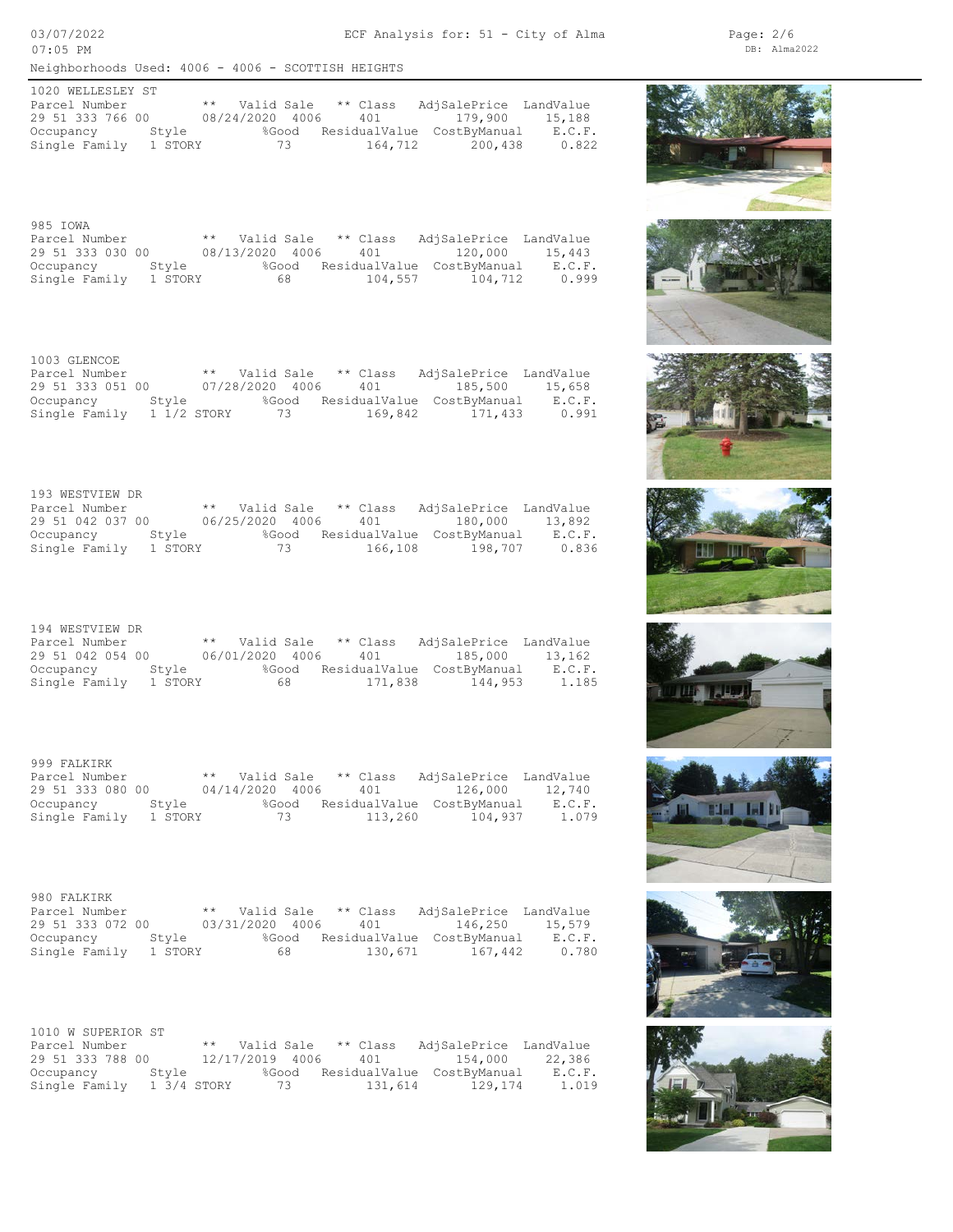03/07/2022 07:05 PM

| 202 PINEVIEW DR  |          |                 |                        |                            |        |
|------------------|----------|-----------------|------------------------|----------------------------|--------|
| Parcel Number    |          |                 | ** Valid Sale ** Class | AdjSalePrice LandValue     |        |
| 29 51 042 077 00 |          | 12/11/2019 4006 |                        | 401 150,000                | 13,961 |
| Occupancy Style  |          | %Good           |                        | ResidualValue CostByManual | E.C.F. |
| Single Family    | Bi-Level | 73 73           |                        | 136,039 131,074            | 1.038  |

| 1001 IOWA        |         |               |       |          |                             |        |
|------------------|---------|---------------|-------|----------|-----------------------------|--------|
| Parcel Number    |         | ** Valid Sale |       | ** Class | AdiSalePrice LandValue      |        |
| 29 51 333 027 00 |         |               |       |          | 12/06/2019 4006 401 115,500 | 9,910  |
| Occupancy Style  |         |               | %Good |          | ResidualValue CostByManual  | E.C.F. |
| Single Family    | 1 STORY |               | 73    | 105,590  | 99,189                      | 1.065  |

| 920 IOWA         |         |                 |       |          |                            |        |
|------------------|---------|-----------------|-------|----------|----------------------------|--------|
| Parcel Number    |         | ** Valid Sale   |       | ** Class | AdjSalePrice LandValue     |        |
| 29 51 333 252 00 |         | 12/06/2019 4006 |       |          | 401 112,000                | 20,828 |
| Occupancy        | Stvle   |                 | %Good |          | ResidualValue CostByManual | E.C.F. |
| Single Family    | 1 STORY |                 | 73    | 91,172   | 167,472                    | 0.544  |

| 985 FALKIRK             |       |                 |            |                            |      |                            |                        |
|-------------------------|-------|-----------------|------------|----------------------------|------|----------------------------|------------------------|
| Parcel Number           |       | $\star\star$    | Valid Sale | ** Class                   |      |                            | AdjSalePrice LandValue |
| 29 51 333 082 00        |       | 12/04/2019 4006 |            | 401                        |      | 120,000                    | 15,176                 |
| Occupancy               | Style |                 | %Good      |                            |      | ResidualValue CostByManual | E.C.F.                 |
| Single Family 1 STORY   |       |                 | 68         | 103,330                    |      | 106,758                    | 0.968                  |
| Agricultural Buildings: |       |                 |            | ResidualValue CostByManual |      | E.C.F.                     |                        |
|                         |       |                 | 1494       |                            | 1544 | 0.968                      |                        |

| 1021 FALKIRK     |             |               |                 |       |          |                            |        |
|------------------|-------------|---------------|-----------------|-------|----------|----------------------------|--------|
| Parcel Number    |             | ** Valid Sale |                 |       | ** Class | AdjSalePrice LandValue     |        |
| 29 51 333 075 00 |             |               | 08/29/2019 4006 |       | 401      | 162,000                    | 11,314 |
| Occupancy        | Stvle       |               |                 | %Good |          | ResidualValue CostBvManual | E.C.F. |
| Single Family    | 1 1/2 STORY |               |                 | 68 —  | 150,686  | 157,332                    | 0.958  |

| 1016 IOWA        |         |                 |       |                        |                            |        |
|------------------|---------|-----------------|-------|------------------------|----------------------------|--------|
| Parcel Number    |         |                 |       | ** Valid Sale ** Class | AdjSalePrice LandValue     |        |
| 29 51 333 001 00 |         | 08/14/2019 4006 |       |                        | 401 113,000                | 13,437 |
| Occupancy        | Stvle   |                 | %Good |                        | ResidualValue CostByManual | E.C.F. |
| Single Family    | 1 STORY |                 | 73    | 99,563                 | 110,489                    | 0.901  |

| 404 YALE AVE     |             |  |       |                        |                            |        |
|------------------|-------------|--|-------|------------------------|----------------------------|--------|
| Parcel Number    |             |  |       | ** Valid Sale ** Class | AdjSalePrice LandValue     |        |
| 29 51 333 804 00 |             |  |       |                        | 07/02/2019 4006 401 77,000 | 8,126  |
| Occupancy        | Stvle       |  | %Good |                        | ResidualValue CostByManual | E.C.F. |
| Single Family    | 1 3/4 STORY |  | 73    | 68,874                 | 68,875                     | 1,000  |

| 999 GLENCOE      |         |                 |          |                            |        |
|------------------|---------|-----------------|----------|----------------------------|--------|
| Parcel Number    |         | ** Valid Sale   | ** Class | AdjSalePrice LandValue     |        |
| 29 51 333 052 00 |         | 05/29/2019 4006 | 401      | 106,000                    | 17,131 |
| Occupancy        | Stvle   | %Good           |          | ResidualValue CostByManual | E.C.F. |
| Single Family    | 1 STORY | 68              | 88,869   | 98,502                     | 0.902  |



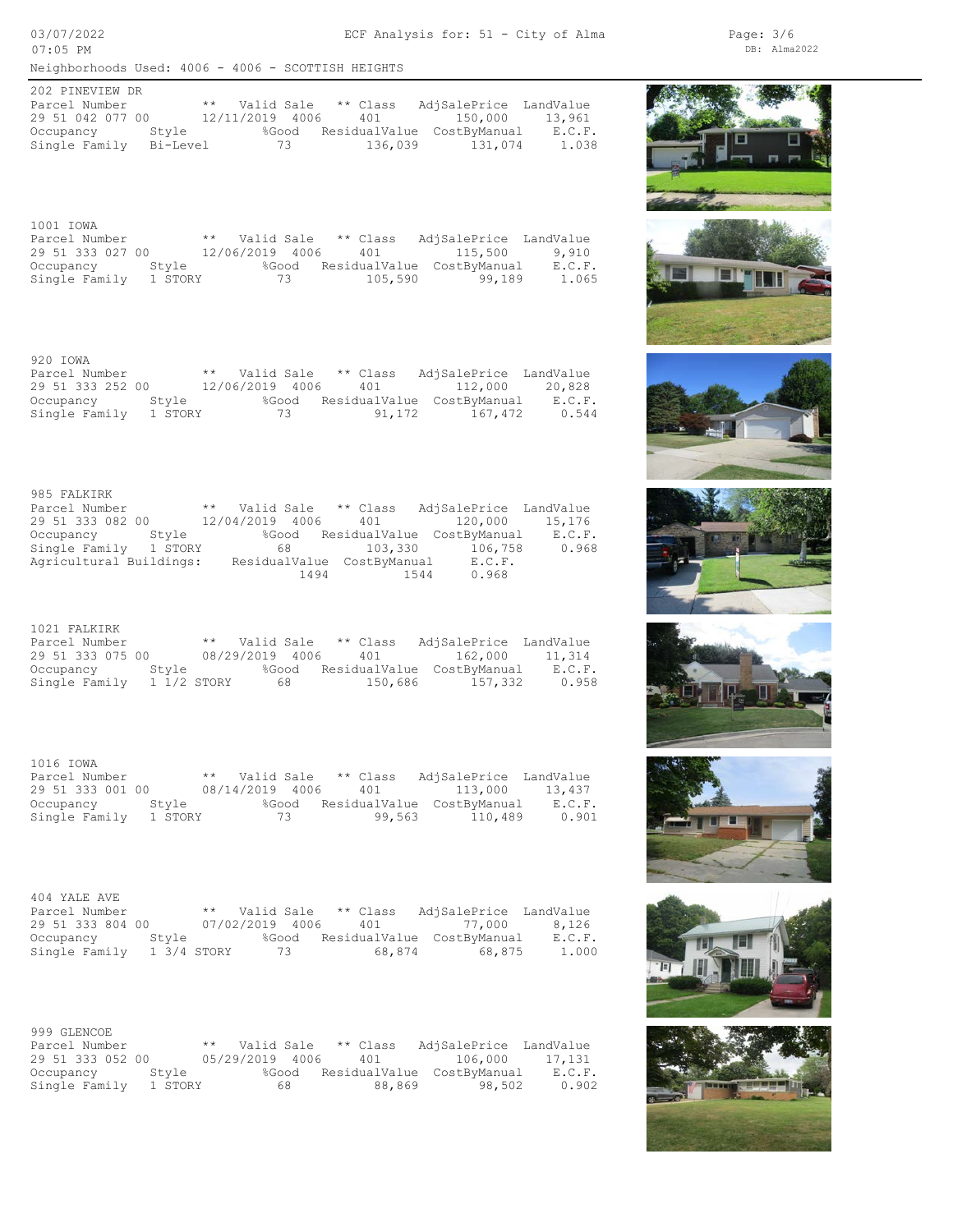| 190 WESTVIEW DR  |          |                 |    |          |                            |        |
|------------------|----------|-----------------|----|----------|----------------------------|--------|
| Parcel Number    |          | ** Valid Sale   |    | ** Class | AdjSalePrice LandValue     |        |
| 29 51 042 053 00 |          | 05/07/2019 4006 |    | 401      | 145,000                    | 15,055 |
| Occupancy        | Style    | %Good           |    |          | ResidualValue CostByManual | E.C.F. |
| Single Family    | Bi-Level |                 | 68 | 129,945  | 129.797                    | 1.001  |

| 210 WESTVIEW DR           |  |                 |  |       |  |          |                            |        |
|---------------------------|--|-----------------|--|-------|--|----------|----------------------------|--------|
| Parcel Number             |  | ** Valid Sale   |  |       |  | ** Class | AdjSalePrice LandValue     |        |
| 29 51 042 058 00          |  | 05/03/2019 4006 |  |       |  | 401      | 167,000                    | 15,191 |
| Occupancy Style           |  |                 |  | %Good |  |          | ResidualValue CostByManual | E.C.F. |
| Single Family 1 3/4 STORY |  |                 |  | 73 73 |  |          | 151,809 146,850            | 1.034  |



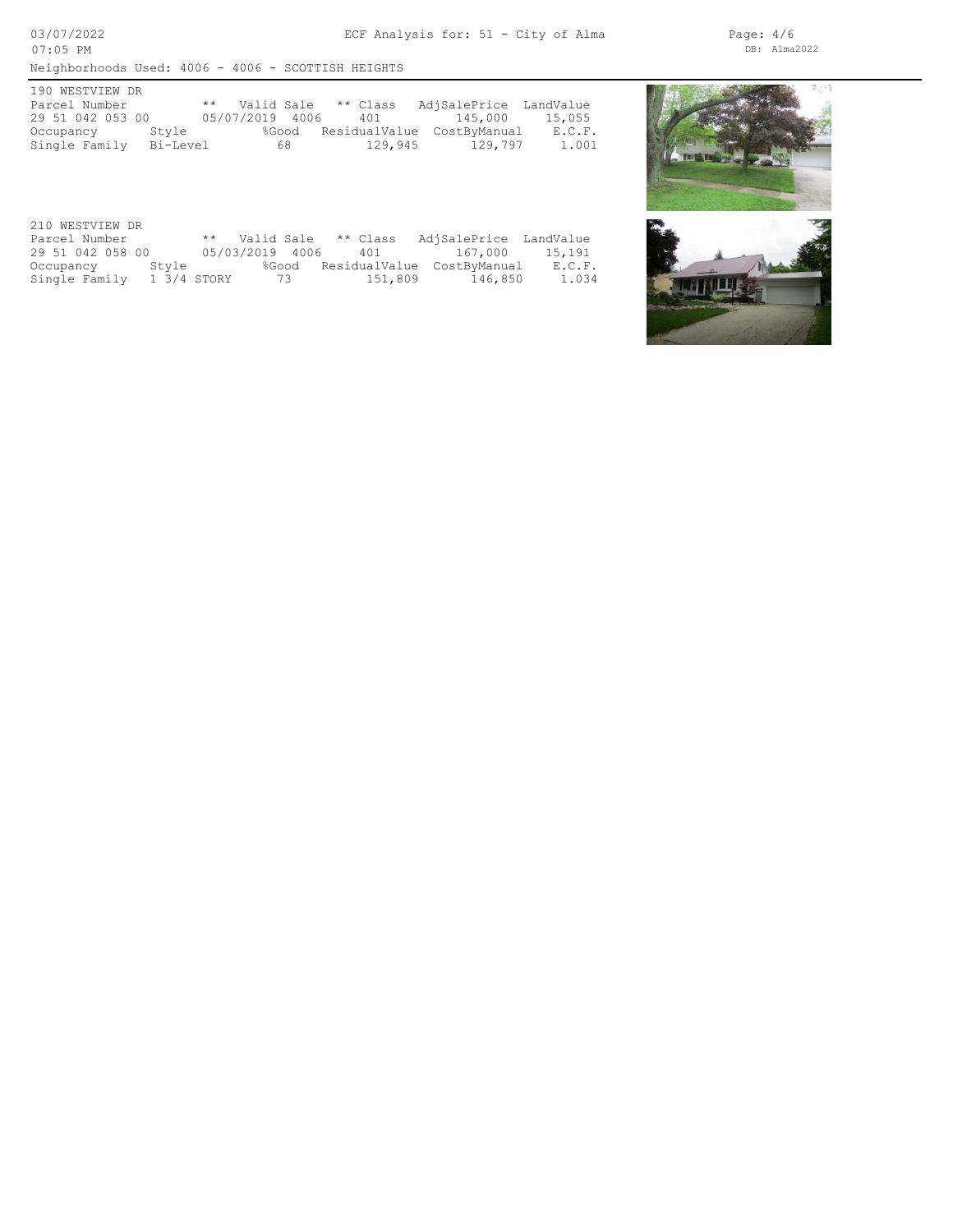Neighborhoods Used: 4006 - 4006 - SCOTTISH HEIGHTS

| $<<<<<<<<<<$                                    |           |           | Single Family Computed Costs by Manual |           | >>>>>>>>>>>> |           |
|-------------------------------------------------|-----------|-----------|----------------------------------------|-----------|--------------|-----------|
| * Style *                                       | 91.100    | 81.090    | 7180                                   | 61. .70   | 51.060       | 0.050     |
| 1 1/2 STORY                                     | 3,553,595 | 3,553,595 | 3,553,595                              | 3,553,595 | 3,553,595    | 3,553,595 |
| 1 1/4 STORY                                     | 3,553,595 | 3,553,595 | 3,553,595                              | 3,553,595 | 3,553,595    | 3,553,595 |
| 1 3/4 STORY                                     | 3,553,595 | 3,553,595 | 3,553,595                              | 3,553,595 | 3,553,595    | 3,553,595 |
| 1 STORY                                         | 3,553,595 | 3,553,595 | 3,553,595                              | 3,553,595 | 3,553,595    | 3,553,595 |
| 1+ STORY                                        | 3,553,595 | 3,553,595 | 3,553,595                              | 3,553,595 | 3,553,595    | 3,553,595 |
| 2 1/2 STORY                                     | 3,553,595 | 3,553,595 | 3,553,595                              | 3,553,595 | 3,553,595    | 3,553,595 |
| 2 STORY                                         | 3,553,595 | 3,553,595 | 3,553,595                              | 3,553,595 | 3,553,595    | 3,553,595 |
| $2 - UNIT$                                      | 3,553,595 | 3,553,595 | 3,553,595                              | 3,553,595 | 3,553,595    | 3,553,595 |
| 3 STORY                                         | 3,553,595 | 3,553,595 | 3,553,595                              | 3,553,595 | 3,553,595    | 3,553,595 |
| 3-UNIT                                          | 3,553,595 | 3,553,595 | 3,553,595                              | 3,553,595 | 3,553,595    | 3,553,595 |
| 4-UNIT OR MORE                                  | 3,553,595 | 3,553,595 | 3,553,595                              | 3,553,595 | 3,553,595    | 3,553,595 |
| Bi-Level                                        | 3,553,595 | 3,553,595 | 3,553,595                              | 3,553,595 | 3,553,595    | 3,553,595 |
| CARPORT ONLY                                    | 3,553,595 | 3,553,595 | 3,553,595                              | 3,553,595 | 3,553,595    | 3,553,595 |
| DOUBLE-WIDE                                     | 3,553,595 | 3,553,595 | 3,553,595                              | 3,553,595 | 3,553,595    | 3,553,595 |
| <b>DUPLEX</b>                                   | 3,553,595 | 3,553,595 | 3,553,595                              | 3,553,595 | 3,553,595    | 3,553,595 |
| GARAGE ONLY                                     | 3,553,595 | 3,553,595 | 3,553,595                              | 3,553,595 | 3,553,595    | 3,553,595 |
| MANUFACTURED                                    | 3,553,595 | 3,553,595 | 3,553,595                              | 3,553,595 | 3,553,595    | 3,553,595 |
| MOBILE HOME                                     | 3,553,595 | 3,553,595 | 3,553,595                              | 3,553,595 | 3,553,595    | 3,553,595 |
| Modular                                         | 3,553,595 | 3,553,595 | 3,553,595                              | 3,553,595 | 3,553,595    | 3,553,595 |
| One $3/4$ Sty                                   | 3,553,595 | 3,553,595 | 3,553,595                              | 3,553,595 | 3,553,595    | 3,553,595 |
| One Story                                       | 3,553,595 | 3,553,595 | 3,553,595                              | 3,553,595 | 3,553,595    | 3,553,595 |
| PORCH/DECK ONLY                                 | 3,553,595 | 3,553,595 | 3,553,595                              | 3,553,595 | 3,553,595    | 3,553,595 |
| Ranch                                           | 3,553,595 | 3,553,595 | 3,553,595                              | 3,553,595 | 3,553,595    | 3,553,595 |
| Tri-Level                                       | 3,553,595 | 3,553,595 | 3,553,595                              | 3,553,595 | 3,553,595    | 3,553,595 |
| Two Story                                       | 3,553,595 | 3,553,595 | 3,553,595                              | 3,553,595 | 3,553,595    | 3,553,595 |
|                                                 | 3,553,595 | 3,553,595 | 3,553,595                              | 3,553,595 | 3,553,595    | 3,553,595 |
| Total Single Family Costs by Manual : 3,553,595 |           |           |                                        |           |              |           |

Total Commercial Costs by Manual : 0 Total Agricultural Costs by Manual : 1,544 Total Town Home Costs by Manual : 0 Total Mobile Home Costs by Manual : 0

<<<<<<<<<<<< Single Family Sale Residual Values >>>>>>>>>>>>

| * Style *       | 91.100    | 81. .90   | 7180      | 61.070    | 51.060    | 0.050     |
|-----------------|-----------|-----------|-----------|-----------|-----------|-----------|
| 1 1/2 STORY     | 3,297,734 | 3,297,734 | 3,297,734 | 3,297,734 | 3,297,734 | 3,297,734 |
| 1 1/4 STORY     | 3,297,734 | 3,297,734 | 3,297,734 | 3,297,734 | 3,297,734 | 3,297,734 |
| 1 3/4 STORY     | 3,297,734 | 3,297,734 | 3,297,734 | 3,297,734 | 3,297,734 | 3,297,734 |
| 1 STORY         | 3,297,734 | 3,297,734 | 3,297,734 | 3,297,734 | 3,297,734 | 3,297,734 |
| 1+ STORY        | 3,297,734 | 3,297,734 | 3,297,734 | 3,297,734 | 3,297,734 | 3,297,734 |
| 2 1/2 STORY     | 3,297,734 | 3,297,734 | 3,297,734 | 3,297,734 | 3,297,734 | 3,297,734 |
| 2 STORY         | 3,297,734 | 3,297,734 | 3,297,734 | 3,297,734 | 3,297,734 | 3,297,734 |
| 2-UNIT          | 3,297,734 | 3,297,734 | 3,297,734 | 3,297,734 | 3,297,734 | 3,297,734 |
| 3 STORY         | 3,297,734 | 3,297,734 | 3,297,734 | 3,297,734 | 3,297,734 | 3,297,734 |
| 3-UNIT          | 3,297,734 | 3,297,734 | 3,297,734 | 3,297,734 | 3,297,734 | 3,297,734 |
| 4-UNIT OR MORE  | 3,297,734 | 3,297,734 | 3,297,734 | 3,297,734 | 3,297,734 | 3,297,734 |
| Bi-Level        | 3,297,734 | 3,297,734 | 3,297,734 | 3,297,734 | 3,297,734 | 3,297,734 |
| CARPORT ONLY    | 3,297,734 | 3,297,734 | 3,297,734 | 3,297,734 | 3,297,734 | 3,297,734 |
| DOUBLE-WIDE     | 3,297,734 | 3,297,734 | 3,297,734 | 3,297,734 | 3,297,734 | 3,297,734 |
| DUPLEX          | 3,297,734 | 3,297,734 | 3,297,734 | 3,297,734 | 3,297,734 | 3,297,734 |
| GARAGE ONLY     | 3,297,734 | 3,297,734 | 3,297,734 | 3,297,734 | 3,297,734 | 3,297,734 |
| MANUFACTURED    | 3,297,734 | 3,297,734 | 3,297,734 | 3,297,734 | 3,297,734 | 3,297,734 |
| MOBILE HOME     | 3,297,734 | 3,297,734 | 3,297,734 | 3,297,734 | 3,297,734 | 3,297,734 |
| Modular         | 3,297,734 | 3,297,734 | 3,297,734 | 3,297,734 | 3,297,734 | 3,297,734 |
| One 3/4 Sty     | 3,297,734 | 3,297,734 | 3,297,734 | 3,297,734 | 3,297,734 | 3,297,734 |
| One Story       | 3,297,734 | 3,297,734 | 3,297,734 | 3,297,734 | 3,297,734 | 3,297,734 |
| PORCH/DECK ONLY | 3,297,734 | 3,297,734 | 3,297,734 | 3,297,734 | 3,297,734 | 3,297,734 |
| Ranch           | 3,297,734 | 3,297,734 | 3,297,734 | 3,297,734 | 3,297,734 | 3,297,734 |
| Tri-Level       | 3,297,734 | 3,297,734 | 3,297,734 | 3,297,734 | 3,297,734 | 3,297,734 |
| Two Story       | 3,297,734 | 3,297,734 | 3,297,734 | 3,297,734 | 3,297,734 | 3,297,734 |
|                 | 3,297,734 | 3,297,734 | 3,297,734 | 3,297,734 | 3,297,734 | 3,297,734 |
|                 |           |           |           |           |           |           |
|                 |           |           |           |           |           |           |

| Total Single Family Sale Residual Values : 3,297,734 |                          |       |
|------------------------------------------------------|--------------------------|-------|
| Total Mobile Home Sale Residual Values               |                          |       |
| Total Town Home Sale Residual Values                 |                          |       |
| Total Agricultural Sale Residual Values              | <b>Contract Contract</b> | 1,494 |
| Total Commercial Sale Residual Values                |                          |       |

| くくくくくくくくくくくくくくく                     | Statistics for this Analysis       |                                 | >>>>>>>>>>>>>>>>              |  |
|-------------------------------------|------------------------------------|---------------------------------|-------------------------------|--|
| # Valid # Invalid<br>Sales<br>Sales | Coefficient of<br>Dispersion (%)   | Coefficient of<br>Variation (%) | Price Related<br>Differential |  |
| 26                                  | 10.63                              | 15.71                           | 1.005                         |  |
|                                     | After Application of E.C.F.s 10.56 | 15.62                           | 1,005                         |  |